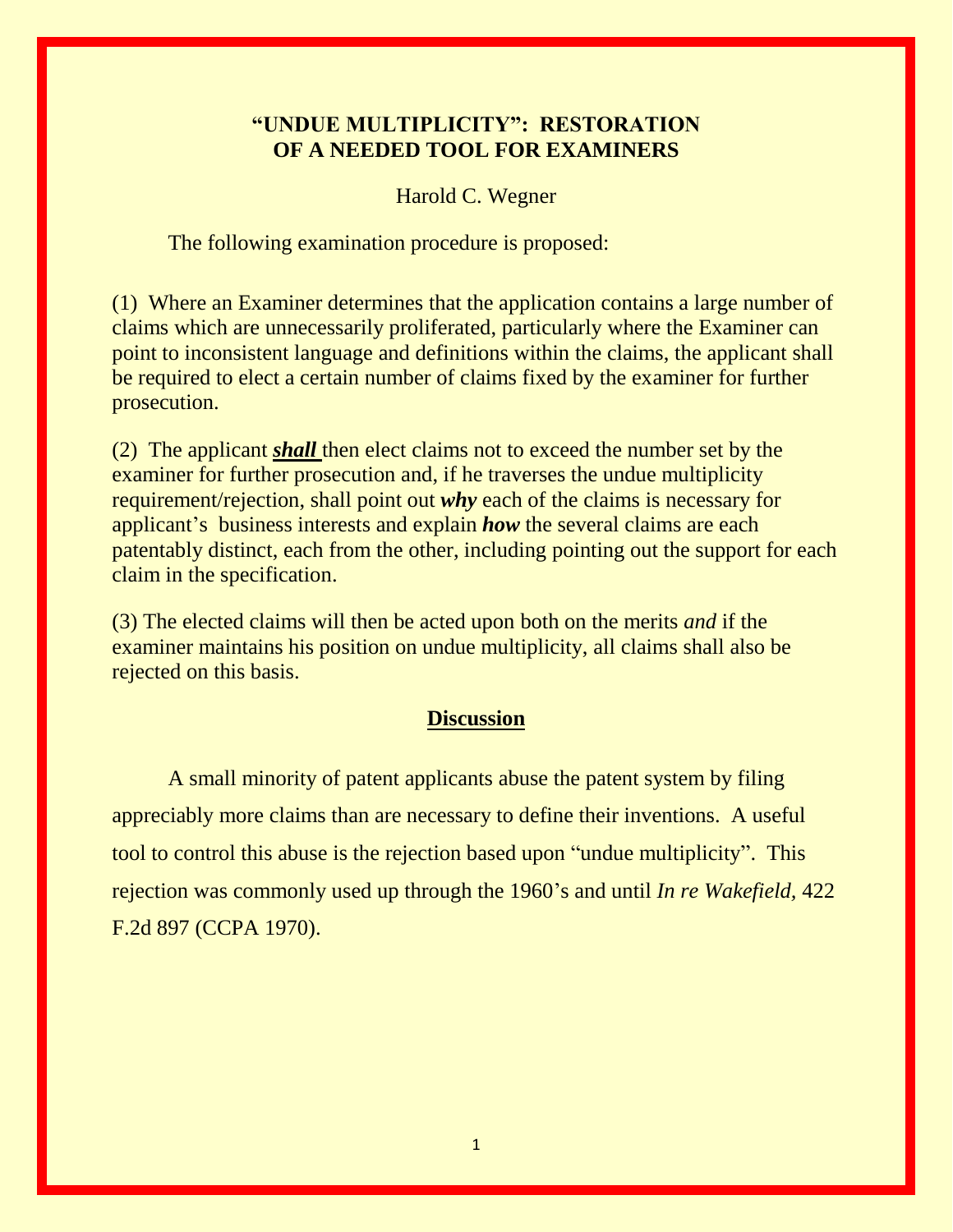Wegner, *"Undue Multiplicity": Restoration of a Needed Tool for Examiners*

With limited examination resources it is unfair to the 99 % of patent applicants who present a reasonable number of claims to be deprived of examination time based upon the actions of less than one percent of the applicant pool who create a burden on examination resources.

The "undue multiplicity" rejection should be restored where there are both a large number of claims *and* where there is inconsistent usage within the set of claims that obscure the definition of the invention.

## **Background: The** *Kunin Memorandum*

Rejections based on undue multiplicity have been silenced by the leadership of the Patent and Trademark Office through the so-called "Kunin Memorandum", more formally styled as *Rejections Based on Undue Multiplicity,* Memorandum from Stephen G. Kunin, Deputy Commissioner for Patent Examination Policy to Technology Center Directors and the Patent Examining Corps (March 18, 2002). Undue multiplicity is also considered in the *Manual of Patent Examining Procedure. See*Appendix: *MPEP § 2173.05(n) Multiplicity* [R-11.2013].

The *Kunin Memorandum* purports to quote from *In re Flint,* 411 F.2d 1353, 1357 (CCPA 1969), as basis to limit the use of undue multiplicity as a basis for rejection. But, the quotation in the *Kunin Memorandum* is actually a quotation from *In re Chandler*, 319 F.2d 211 (CCPA 1963), which *affirmed* a rejection on undue multiplicity. Thus, the quotation from *Chandler* was mere *dicta* as the *holding* in that case was an *affirmance* of an undue multiplicity rejection.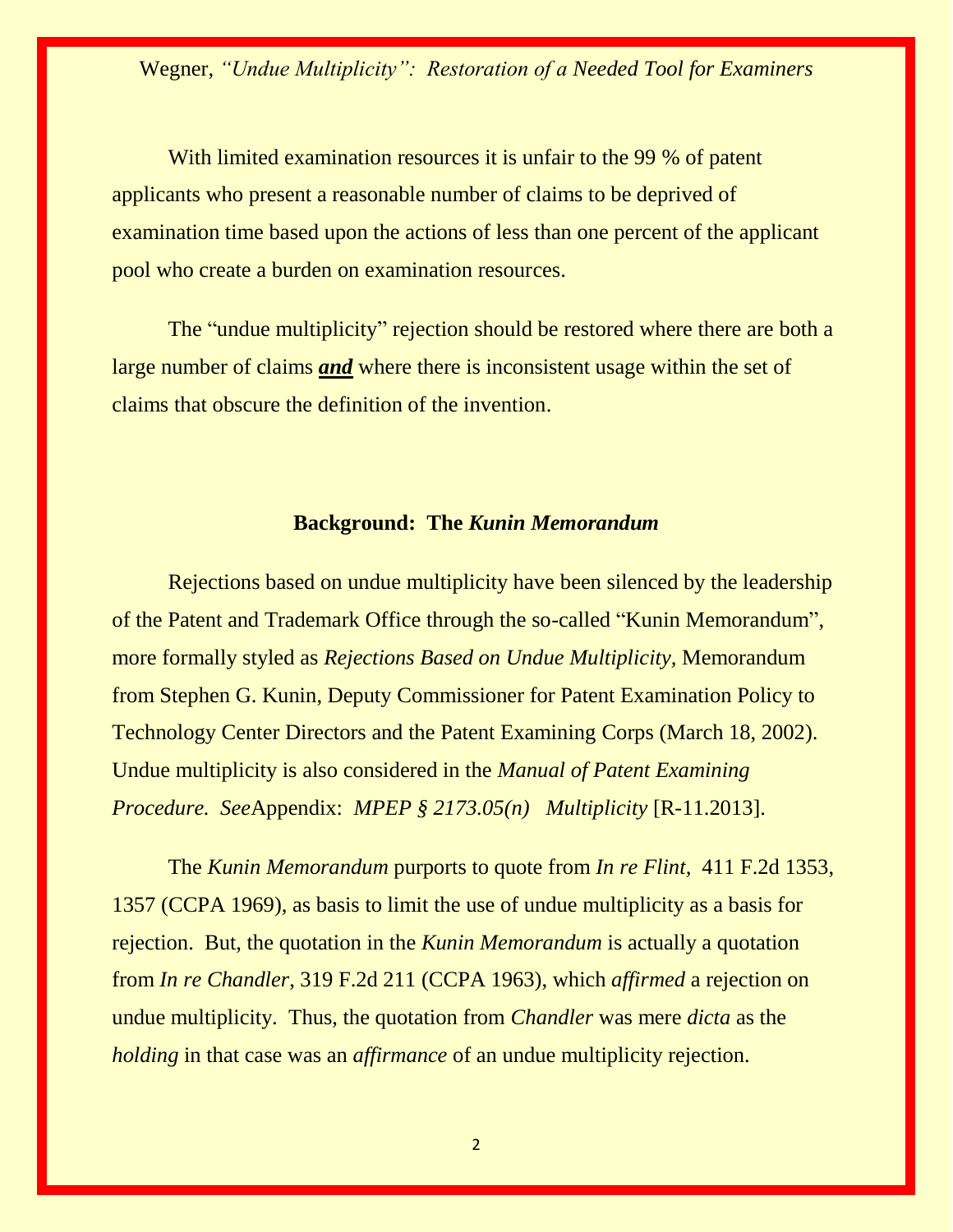Wegner, *"Undue Multiplicity": Restoration of a Needed Tool for Examiners*

One of the last cases on undue multiplicity where the Office was reversed occurred nearly fifty years ago in *Wakefield.* In that case the rejection was reversed because, as the court pointed out, "[e]ach appealed claim is relatively brief and clear in its meaning. Examination of forty claims in a single application may be tedious work, but this is no reason for saying that the invention is obscured by the large number of claims. We note that *the claims were clear enough for the examiner to apply references against all of them in his first action*." *Wakefield,* 422 F.2d at 900-91.

In passing, the court discussed *Wakefield* in *dicta* in *Tafas v. Doll*, 559 F.3d 1345, 1363 (Fed. Cir. 2009) ("Subject to the arguable requirement that an applicant cannot 'obscure' his invention by 'undue multiplicity,' our precedent does not suggest that there is a limit on the number of claims. *In re Clark,* 97 F.2d 628, 631 (1938); *see also In re Wakefield,*, 422 F.2d 897, 900 (CCPA 1970) ('[A]n applicant should be allowed to determine the necessary number and scope of his claims....'); *In re Chandler[,](https://apps.fastcase.com/CaseLawPortal/Pages/Secure/Document.aspx?LTID=eCToTxhqBTEpImgA6FnyrwTNsoy1qGGlZTvzkCAdeFUxyXbwrj7IzqbU%2bdyE68bCHgjZ8M9vFYZQVTxZqOVYcmBI8XKRN76Y58y9sWfE533amb8ui1gG1gs8dqyzbwj%2fVNEfpdSWRUUVPko3ABuIZaBw6NJs1ZruxXnm%2fFCqmA8%3d&ECF=50+C.C.P.A.+1422)* 319 F.2d 211, 225 (CCPA 1963) ('[A]pplicants should be allowed reasonable latitude in stating their claims in regard to number and phraseology employed. The right of applicants to freedom of choice in selecting phraseology which truly points out and defines their inventions should not be abridged.')."